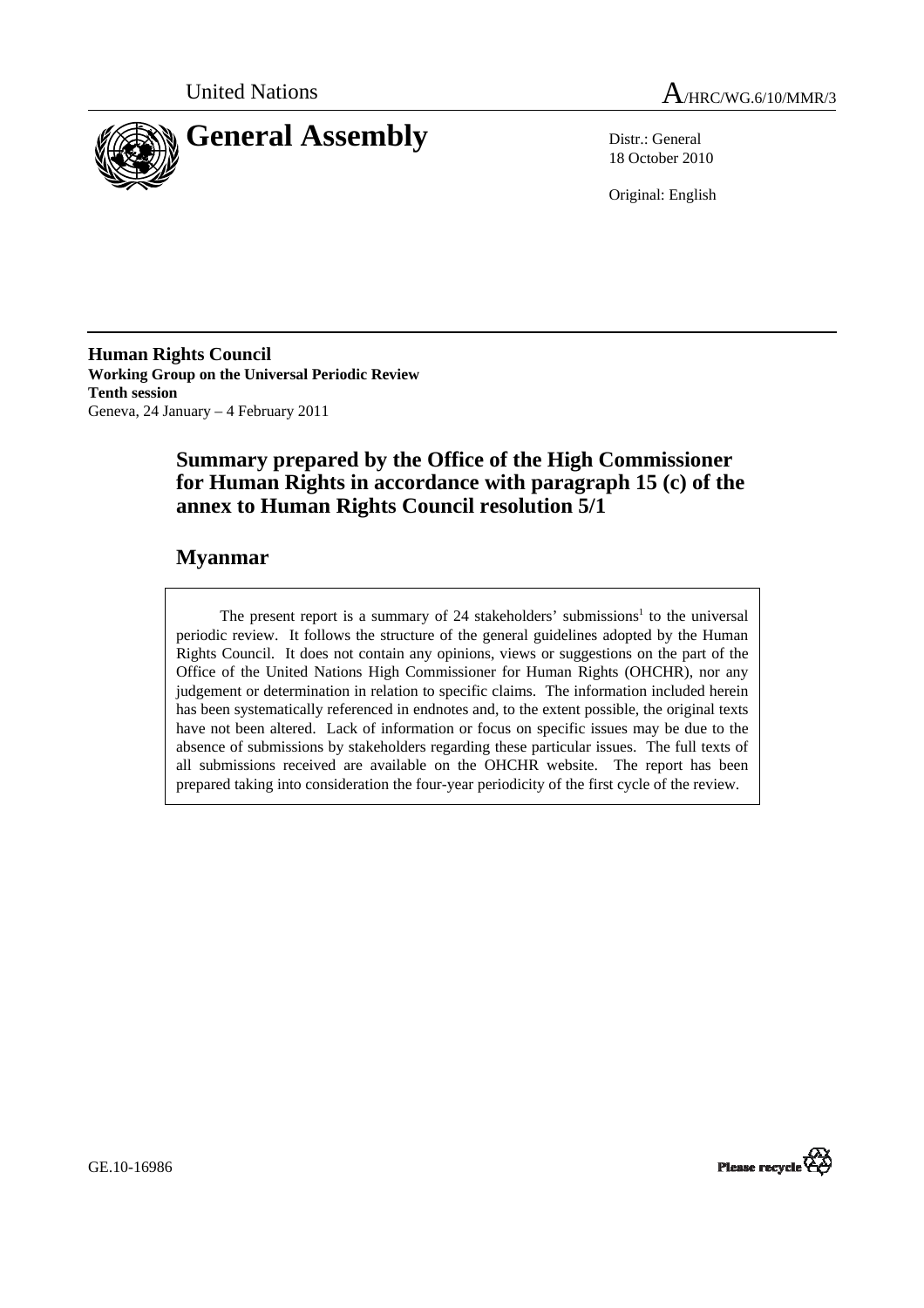# **I. Background and framework**

## **A. Scope of international obligations**

1. The Australian Council for International Development (ACFID) recommended that Myanmar ratify and implement all core human rights treaties, and ratify all core labour standards under the ILO Declaration on Fundamental Principles and Rights at Work.<sup>2</sup> The Assistance Association for Political Prisoners (AAPP) called on the Government to immediately ratify the CAT.<sup>3</sup> Unrepresented Nations and People's Organization (UNPO) recommended that Myanmar ratify and honour the ILO Convention 169, the UN Declaration on the Rights of Indigenous Peoples, the ICCPR and the ICESCR.<sup>4</sup>

2. Human Rights Watch (HRW) recommended that Myanmar ban the use of antipersonnel landmines and ratify the Convention on the Prohibition of the Use, Stockpiling, Production and Transfer of Anti-Personnel Mines and Their Destruction.<sup>5</sup>

3. Christian Solidarity Worldwide (CSW) urged Myanmar to ensure that state legislation, policy and practice is in accordance with international norms and standards.<sup>6</sup>

4. Earthrights International (ERI) noted that since the early 1990s, the areas around oil and gas development projects in Myanmar had been heavily militarized in order to protect the projects and the interests of companies who finance them. ERI made the following recommendations, among others, that Myanmar abide by obligations under international law to respect fundamental freedoms in relation to development projects and cease committing human rights abuses against the people in the Yadana and Yetagun pipeline region and throughout Myanmar; require independent human rights monitoring of existing development projects; and require companies to conduct environmental impact assessments and social impact assessment before the initiation of any oil and gas projects.<sup>7</sup>

## **B. Constitutional and legislative framework**

5. UNPO noted that Myanmar's New Constitution was adopted on May 29th 2008 and came into effect through a National Referendum, which was deemed neither transparent, nor democratic.<sup>8</sup>

6. Amnesty International (AI) expressed concern regarding a number of elements in the Constitution that undermine international human rights standards and enable impunity for perpetrators of human rights violations, as well as the broad powers given to the President.<sup>9</sup> Joint Submission 3 (JS3) noted that the 2008 Constitution guaranteed military control over fundamental rights.<sup>10</sup> Joint Submission 4 (JS4) stated that the Constitution effectively provided the Government with blanket immunity for the gross violations of human rights, including crimes against humanity and war crimes that it had committed over the past decades.<sup>11</sup> HRW expressed similar concerns about the 2008 Constitution.<sup>12</sup>

7. Asian Legal Resource Centre (ALRC) stated that Myanmar had practically no domestic normative framework for the protection of human rights through the rule of law. ALRC further noted that since 1988, all laws had been passed executive decrees, not through legislative process.<sup>13</sup>

8. The Assistance Association for Political Prisoners (AAPP) noted that the Penal Code prohibited '*hurt and grievous hurt*' during interrogation and outlawed the injury of anyone by a public servant. Though such provisions indicate a prohibition of torture, the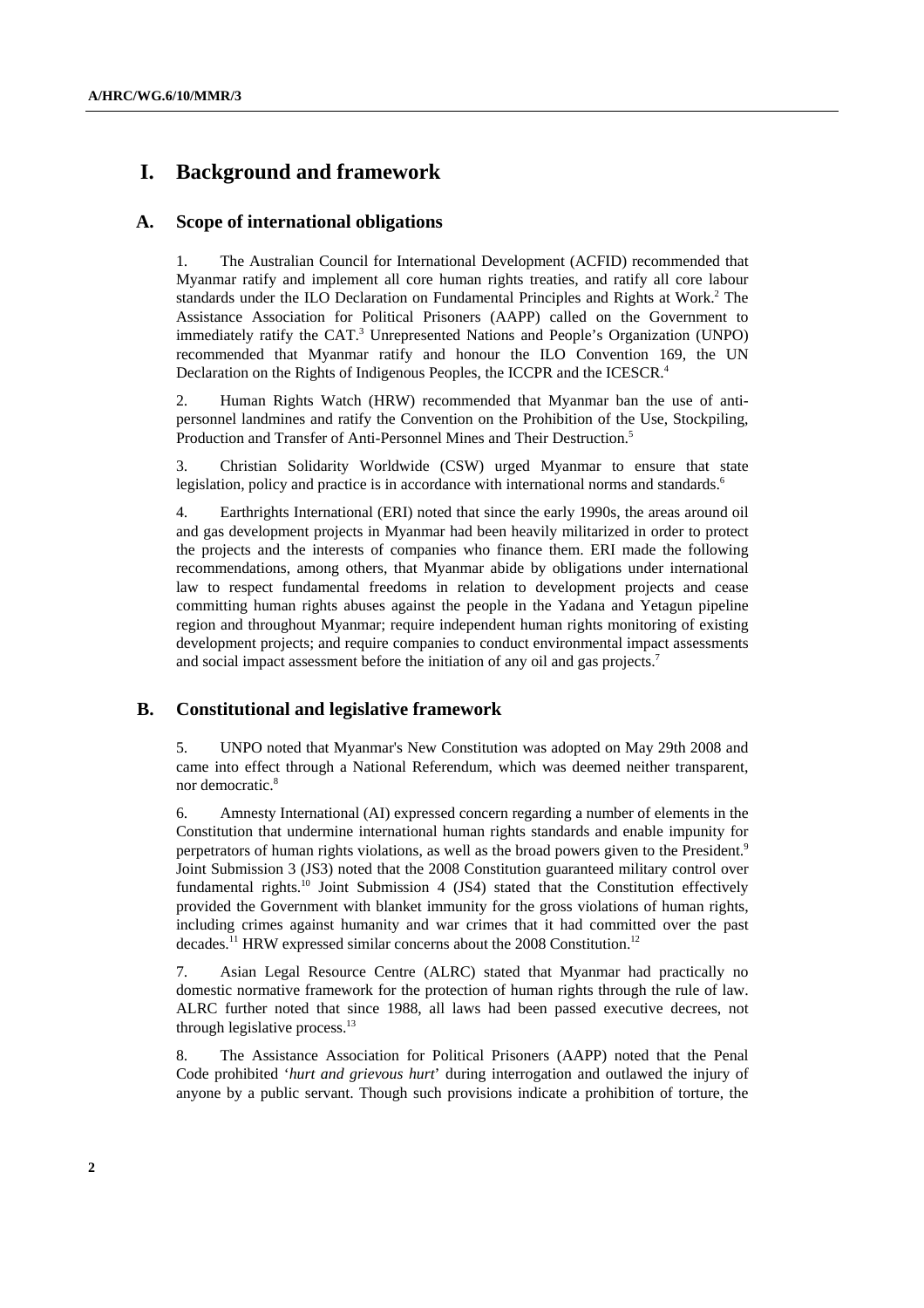failure to explicitly define and designate torture as a grave crime, in law, allowed torture to take place more easily.<sup>14</sup>

9. AI noted that in March 2010, the Government promulgated five electoral laws and four bylaws for the first elections in 20 years expected to take place by the end of 2010. Provisions of these laws are in clear violation of the rights to freedom of expression, peaceful assembly and association.15 HRW also expressed similar concerns recommending that Myanmar modify the election laws to permit full and unfettered participation by all citizens.16 Reporters Without Borders (RWB) recommended that for the 2010 general elections, all Myanmar and foreign journalists should have unrestricted access to information, polling stations, participating parties, the Electoral Commission and the Government.17

10. ACFID noted that Myanmar had made progress in addressing trafficking, including through the enactment of the *Law on Anti-Trafficking in Persons 2005.* However, the antitrafficking law is used to restrict the movement of women and girls resulting in unjust arrests and extortion.<sup>18</sup>

11. ACFID noted that the Child Law 1993 reflected an attempt to promote and protect the rights of children, especially through the establishment of national, divisional/state and township child rights committees. The Child Law 1993 did not protect all the rights of children especially with regard to the use of corporal punishment, which violates article 37 of the CRC.<sup>19</sup>

12. JS3 stated that crimes against humanity and war crimes were not being prosecuted in Myanmar under its current legal system, noting that Article 445 of the 2008 Constitution grants blanket amnesty for government officials for all crimes, past and future, including war crimes or crimes against humanity.<sup>20</sup>

## **C. Institutional and human rights infrastructure**

13. According to HRW, the human rights body of Myanmar lacks real independence and has done little to investigate human rights violations or promote Myanmar's compliance with international law beyond perfunctory cooperation with UN agencies. $^{21}$ 

14. Joint Submission 1 (JS1) noted that a number of Government-sponsored organizations established to address women's issues had been criticized for not understanding the concerns of average women in Myanmar.<sup>22</sup>

15. ACFID noted that in 2004, the Myanmar government established a Committee for the Prevention of Military Recruitment of Underage Children to investigate several specific cases of child soldier recruitment.<sup>23</sup> ACFID recommended that Myanmar ensure that the Committee has adequate mandate and resources.<sup>24</sup>

## **D. Policy measures**

16. ACFID recommended that Myanmar ensure that all professionals who come into contact with children, especially judges, attorney, police, teachers and committee members receive minimum training on Child Law and the CRC.<sup>25</sup>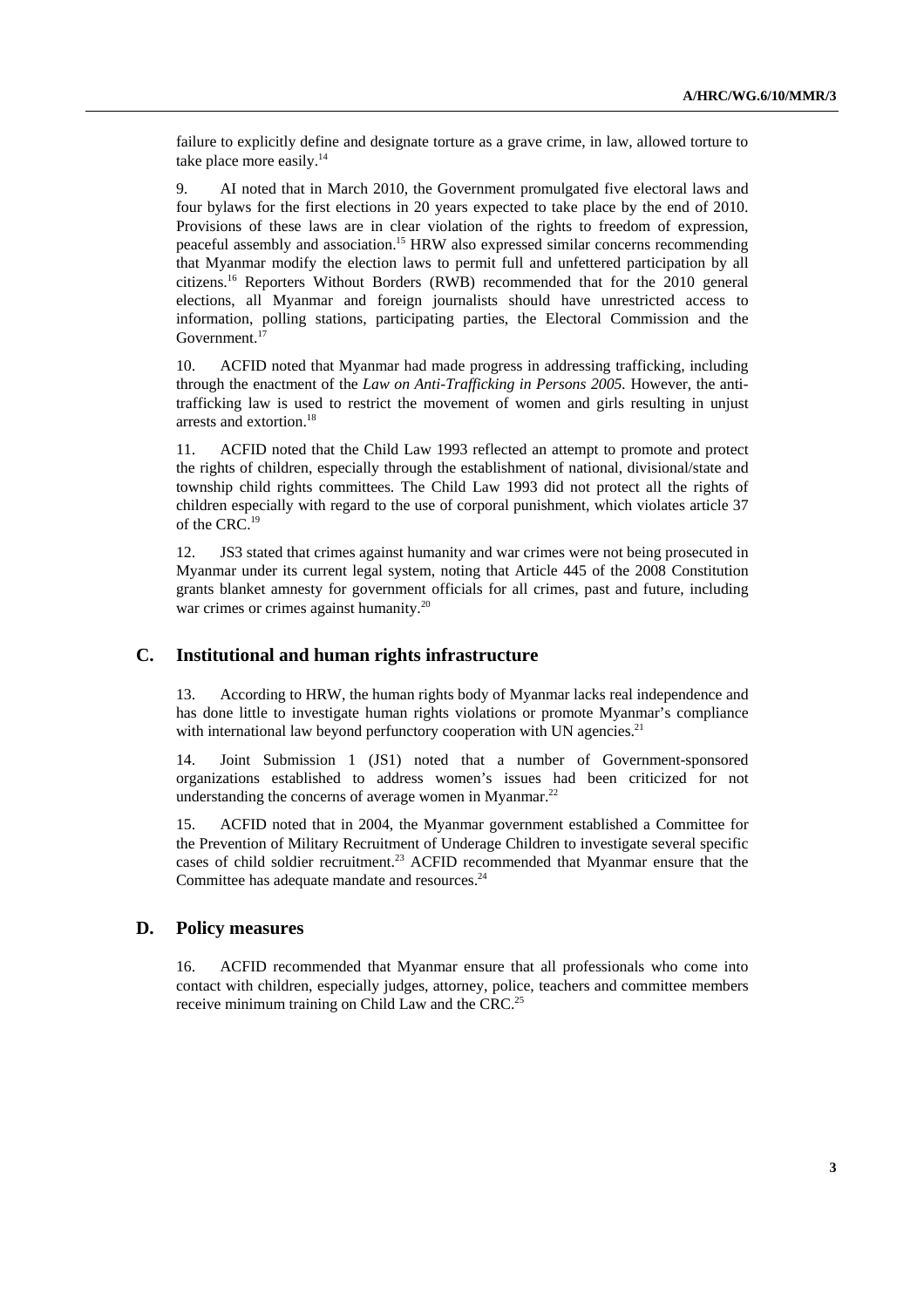# **II. Promotion and protection of human rights on the ground**

## **A. Cooperation with human rights mechanisms**

17. ACFID recommended that Myanmar engage more consistently with human rights bodies and mechanisms at the international and regional level.<sup>26</sup> INDIG recommended that Myanmar immediately issue a standing invitation to the Special Procedures, and allow for a joint visit of various mandate holders to complete a thorough study with recommendations.<sup>27</sup> Similarly, JS3 recommended that Myanmar fully cooperate with UN human rights special procedures, specifically by issuing standing invitations to the Special Rapporteur on the Promotion and Protection of the Right to Freedom of Opinion and Expression and the Special Rapporteur on the Situation of Human Rights Defenders.<sup>28</sup>

18. ECLJ noted that the Government continued to ignore the four core human rights elements proposed by the Special Rapporteur on the situation of human rights in Myanmar: the release of all prisoners of conscience; review and reform of specific national legislation in compliance with international human rights standards; reform of the judiciary to assure independence and impartiality; and specific measures for the military and police.<sup>29</sup>

## **B. Implementation of international human rights obligations**

### **1. Equality and non-discrimination**

19. HRW recommended that Myanmar immediately end discrimination against ethnic minorities, especially the Rohingya Muslim population and grant full citizenship rights to all stateless persons living in Myanmar.<sup>30</sup>

20. The Becket Fund (BF) recommended that all discriminatory policies that infringe on basic religious freedoms must be removed.<sup>31</sup>

### **2. Right to life, liberty and security of the person**

21. AI considered Myanmar as abolitionist in practice although the death penalty remains mandatory for certain crimes.<sup>32</sup>

22. AI noted that in the wake of monk-led protests, "Saffron Revolution," in September 2007, more than 100 people were believed to have been killed in the crackdown, and there were at least 72 confirmed cases of enforced disappearance.<sup>33</sup> AAPP claimed that there was no accountability for the killings, by soldiers and riot police, of at least 36 inmates at Insein Prison, in May 2008, during Cyclone Nargis.<sup>34</sup> AAPP called on the Government to, inter alia, allow an independent investigation into the deaths of those in custody; allow individual monitoring, by the ICRC, of detainees and prisoners; and safeguard the physical and psychological health of prisoners.<sup>35</sup> CHRO alleged that since 2006, it had documented the deaths of seven Chin men, extra-judicially killed on suspicion of support for or involvement with rebel group the Chin National Army.<sup>36</sup>

23. AAPP also noted that political prisoners were often held incommunicado, denied access to legal representation and it was sometimes several months before they appeared before a judge or their family was informed. Several secret interrogation centres existed. Many political prisoners are kept in government 'guest houses' or on military bases.<sup>37</sup> Joint Submission 5 (JS5) noted that political dissidents had been transferred to isolated regional prisons with poor medical care and limited food. Many families of these prisoners had reportedly been prevented from visiting.<sup>38</sup> CSW recommended that Myanmar protect against arbitrary arrest, detention or exile and immediately release all of its prisoners of conscience, invite the ICRC to visit its prisons and allow humanitarian organizations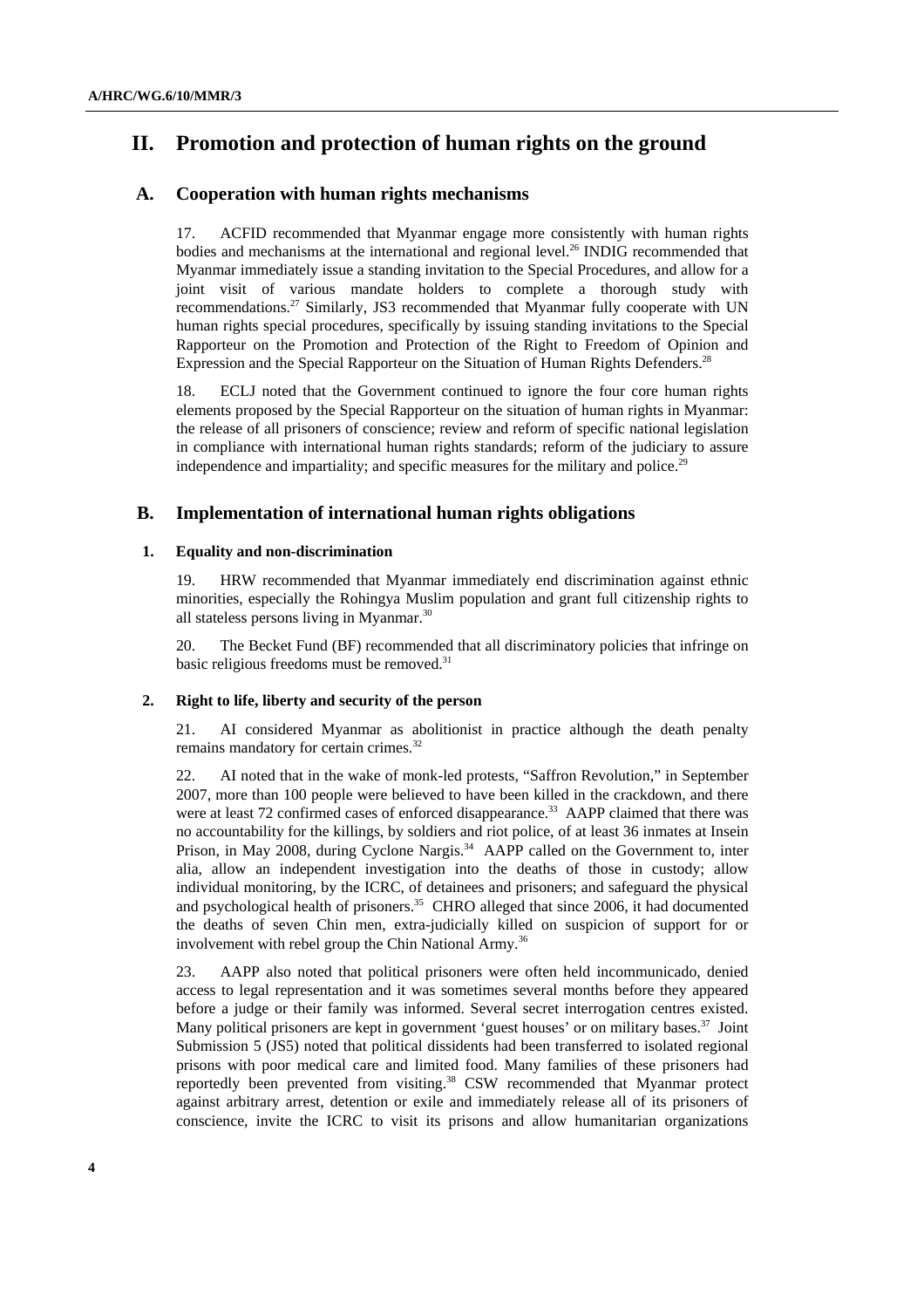unimpeded access.<sup>39</sup> FN recommended the immediate release of Ms. Suu Kyi and other political prisoners to participate in a free and fair political process of national reconciliation and a restoration of democracy to Myanmar.40

24. AI stated that those who criticize the Government were at risk of harassment, arbitrary arrest, torture and other ill-treatment, imprisonment and even extrajudicial execution.<sup>41</sup> Ethnic minority activists had faced extensive surveillance, harassment, religious discrimination, arbitrary arrest, torture and other ill-treatment, imprisonment and extrajudicial execution.<sup>42</sup> AAPP called on the Government to erase the criminal records of all political prisoners and unconditionally release them under a genuine amnesty.<sup>43</sup>

25. According to AAPP, torture is endemic in interrogation centres and prisons. AAPP alleged hundreds of cases of torture experienced by political prisoners, dating back to 1988 and as recent as 2010.<sup>44</sup> Victims of torture had no effective mechanism to seek redress and the Government denied human rights monitors and the ICRC access to prisons.<sup>45</sup>

26. AAPP called on the Government to designate and define torture as a specific crime of the utmost gravity in the Penal Code, in accordance with the definition in the CAT.<sup>46</sup>

27. AAPP noted that medical supplies in prisons were inadequate and that malnutrition, poor sanitation and unclean water were a serious problem throughout the prison system.<sup>47</sup> AAPP further called on the Government to develop gender-specific and culturally appropriate detention standards to meet the medical and mental health needs of women and refrain from detaining women who are pregnant or nursing infants.<sup>48</sup>

28. CHRO alleged that at least four Chin women had been raped and sexually assaulted by soldiers serving in the Myanmar army.<sup>49</sup> HRW also expressed concern on sexual violence committed by the Myanmar army against women and girls in ethnic conflict areas.50 ACFID and JS3 expressed similar concerns.51 JS4 recommended that Myanmar establish and enforce strict legislation criminalizing rape in every context, including by the military; and put an end to the impunity of the perpetrators of sexual violence.<sup>52</sup> INDIG noted that the systematic and widespread scale to commit rape against Shan women was a tool of terror and torture.<sup>53</sup> CSW recommended that Myanmar end its policy and practice of widespread and systematic use of rape, and that the culture of impunity be addressed.<sup>54</sup>

29. International Center for Transitional Justice (ICTJ) noted that the military had provided some monetary compensation to victims of sexual violence and their families. Although these payments were not the most appropriate means of redress, they were steps in the right direction and suggested that the military may recognize that sexual violence is wrong and should be redressed.<sup>55</sup>

30. ACFID recommended that Myanmar include a provision in the Child Law 1993 which prohibits all form of corporal and humiliating punishment of children and conduct training of teachers on the prohibition and positive discipline techniques.<sup>56</sup>

#### **3. Administration of justice, including impunity and the rule of law**

31. HRW stated that the culture of impunity in Myanmar for government officials and military personnel for serious abuses was supported by a judicial system that is neither impartial nor independent. There had been little accountability for serious crimes committed by government security forces. Some non-state armed groups had also been implicated in serious abuses, including forced labour and the use of child soldiers.<sup>57</sup> CHRO stated that the State army continued to commit human rights violations with impunity in the Chin State.<sup>58</sup>

32. ICTJ stated that the new Constitution perpetuated the existing culture of impunity through a blanket amnesty for serious human rights crimes committed by junta members. The Constitution also aided impunity by denying victims the right to an effective remedy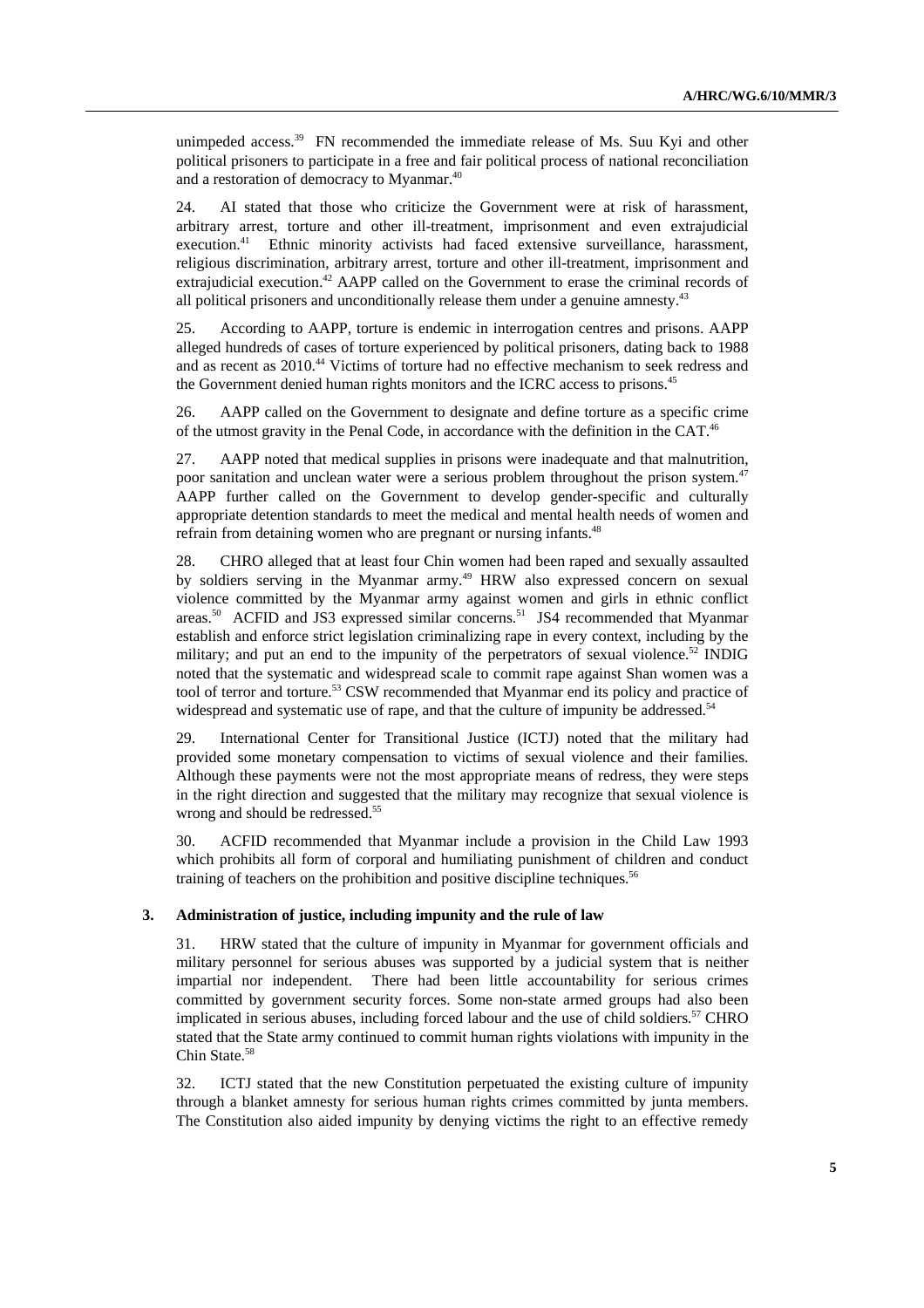for such violations by giving the military disproportionate influence in the Government and preventing crimes against civilians from being tried in civilian courts.<sup>59</sup>

33. ICTJ further stated that the authorities maintained a culture of impunity not only by restricting access to complaints mechanisms, but also by harassing and taking legal action against those who bring complaints against the military.<sup>60</sup>

34. According to ALRC, the courts are subordinate to the executive and they can neither function in accordance with the laws that they purport to uphold, nor in a manner that can defend human rights.<sup>61</sup> JS1 stated that there was no independent judiciary and laws were applied arbitrarily and no avenue for a free and fair trial.<sup>62</sup> ARTICLE19 stated that the judicial system lacked independence and operated as an enforcer of government policy.<sup>63</sup> ICTJ and JS3 noted similar concerns.<sup>64</sup>

35. AAPP noted that the State Protection Law allowed for detention without charge or trial for up to five years and that Daw Aung San Suu Kyi had been held under this Law.<sup>65</sup> Freedom Now noted that on 11 August 2009, three months after Ms. Suu Kyi was due to be freed from house arrest, she was sentenced to an additional 18 months of house arrest for breaching the terms of her house arrest.<sup>66</sup>

36. ACFID recommended that Myanmar ensure that no child is kept in detention with adults and also ensure adequacy of prisons and police cell standards. ACFID recommended establishment of a child protection unit in every police station.<sup>67</sup> AAPP called on the Government to ensure that prisoners or detainees under the age of 18 years are kept in separate facilities from adults.<sup>68</sup>

#### **4. Right to privacy, marriage and family life**

37. The Arakan Project (AP) noted that since 1994, local orders had been issued, applied exclusively to the Muslim population in North Rakhine State, stipulating that couples intending to marry must obtain official permission from the local authorities. Consequently, Rohingya women who become pregnant without official marriage authorisation often resort to repeated backstreet abortions, an illegal practice in Myanmar, which has resulted in maternal deaths. Others have registered their newborn child with another legally married couple, sometimes as the child of their own parents.<sup>69</sup>

38. ACFID recommended that Myanmar ensure that all children born in Myanmar are issued a birth certificate. Costs for access and registration in remote and rural areas should be removed.<sup>70</sup> ACFID recommended that Myanmar ensure that all children born in Myanmar, and who reach their tenth birthday receive citizenship and an identity card.<sup>71</sup>

39. Joint Submission 2 noted that Myanmar maintained criminal sanctions against sexual activity between consenting adults recommending that the Human Rights Council urge Myanmar to bring its legislation into conformity with its commitment to equality and non-discrimination by repealing all provisions, which may be applied to criminalize sexual activity between consenting adults of the same sex.72

### **5. Freedom of movement**

40. JS1 stated that restrictions on movement, also applied to humanitarian workers, had resulted in increased impoverishment of vulnerability to human rights abuses of communities.73

41. The Arakan Project (AP) stated that the Rohingyas were virtually confined to their village tracts. They must apply for a travel pass even to visit a neighbouring village, and travel was strictly restricted within North Rakhine State. Their lack of mobility had devastating consequences, limiting their access to markets, employment opportunities, health facilities and higher education.<sup>74</sup>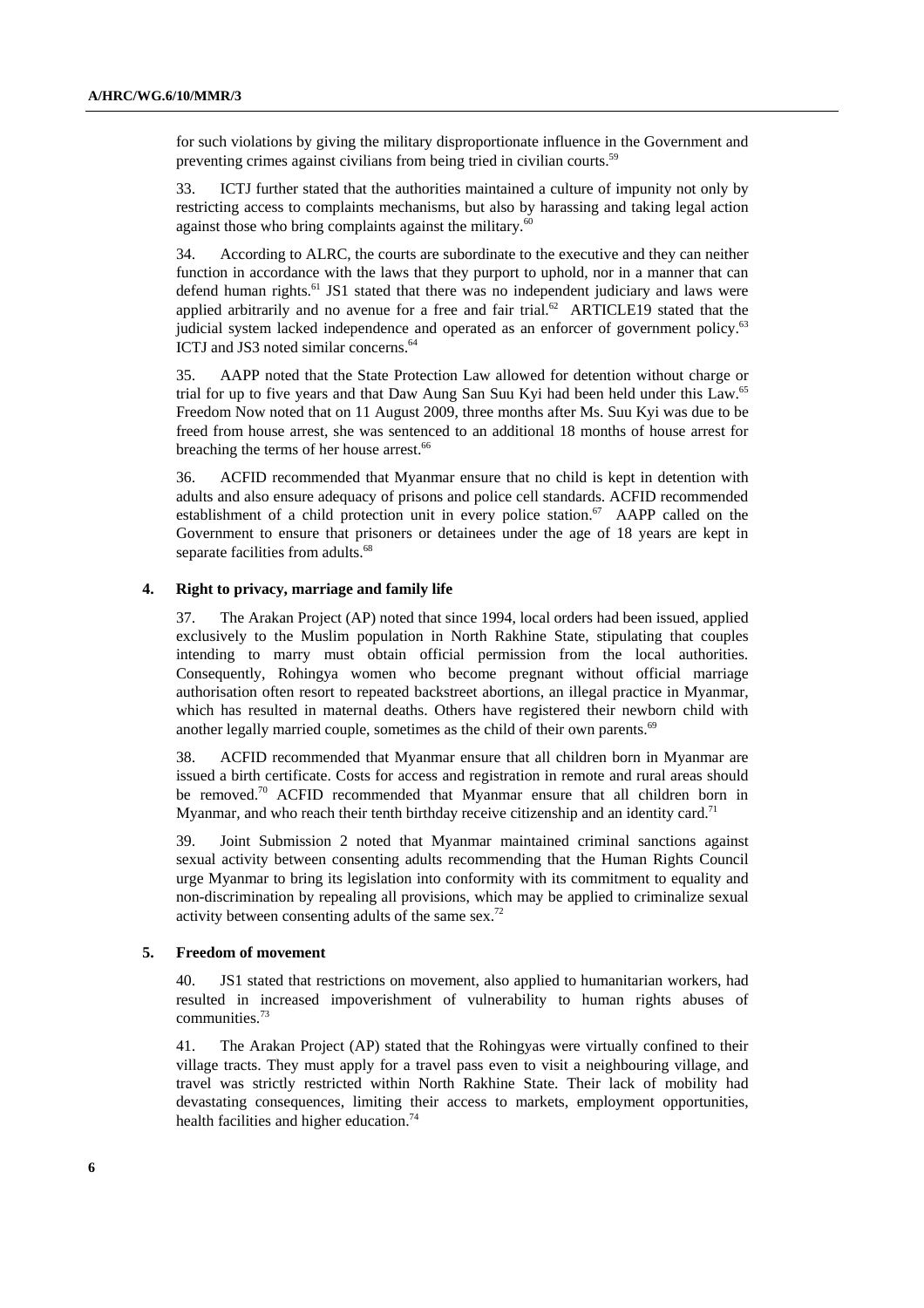#### **6. Freedom of religion or belief, expression, association and peaceful assembly and right to participate in public and political life**

42. Jubilee Campaign (JC) stated that despite provisions of the Constitution indicating otherwise, in practice, the Government controlled and restricted religious practices of minority religions in Myanmar.<sup>75</sup> JC called for an end to the discrimination against individuals who associate themselves with minority religions and for the protection of religious freedom.76 UNPO stated that Christians faced persecution; pastors were forced to close Churches and sign documents stating they will refrain from their religious activities.<sup>77</sup>

43. BF recommended that the Government and its affiliates stop persecuting Buddhists and religious minorities, including the release of several thousand political prisoners; and allow religious minorities to migrate and establish religious forums. The Government must allow religious minorities to exercise their religious convictions in private and public forums.78 CHRO expressed similar concerns in relation to Chin Christians.79 CHRO recommended that Myanmar end religious persecution, discrimination and forced assimilation against Chin Christians, other religious and ethnic groups.<sup>80</sup>

44. ARTICLE19 expressed concerns on: failure of the legal framework to guarantee the right to freedom of expression and the right to freedom of information; absence of freedom of expression in electoral processes; censorship of the media and detention, arbitrary arrests and harassment of journalists and media workers; prosecution and imprisonment of Daw Aung San Suu Kyi and others; and complete control and censorship of the internet.<sup>81</sup> Freedom Now (FN) noted the arbitrary detention of Ms. Suu Kyi and stated that the Government censored private periodicals, impeded the importation of foreign news sources, and cracked down on Internet cafés.<sup>82</sup> According to RWB, at least 12 journalists and two netizens are currently imprisoned, some of them serving jail terms of more than 20 years.<sup>83</sup>

45. ARTICLE19 stated that the press was entirely controlled by the Government via the Press Scrutiny Board, which clear all content before publication, sometimes taking more than six months. While there are many newspapers and journals in Myanmar, all conduct pre-publication self-censorship, as they are reluctant to cover political issues.<sup>84</sup> ARTICLE19 further stated that the Government entirely controlled broadcast media and that the Internet was severely restricted.<sup>85</sup> JS5 recommended that Myanmar revoke all laws that allow for the arrest and imprisonment of writers, journalists and opposition activists solely for peacefully practising his or her right to freedom of expression; and abolish laws that allow for censorship and restrictions on publications, broadcast media and the Internet.<sup>86</sup> European Centre for Law and Justice (ECLJ) also expressed similar concerns in relation to freedom of religion.<sup>87</sup>

46. FN stated that Myanmar denied particularly members of pro-democracy oriented political parties such as the NLD and many ethnic groups of the right to freedom of peaceful assembly and association.88

47. According to AI, the authorities have for many years justified the imprisonment of thousands of people on the basis that they were seeking to cause "unrest" or that they posed "threats" to or committed acts deemed to disrupt "law and order", "peace" and "tranquillity". These terms are found in security laws, including the 1962 Printers and Publishers Registration Act, the Unlawful Associations Act, Section 505(B) of the Penal Code, the Electronic transactions Law, and the 1950 Emergency Provisions Act.<sup>89</sup>

48. AI noted that several thousands of monks were detained in deplorable conditions. Monasteries were raided and closed down, property was destroyed or confiscated and monks were beaten and detained. Protesters' homes and hiding places were raided and authorities took friends or relatives as hostages to put pressure on wanted persons and to discourage further dissent. Leading activists of the 88 Generation Students group and the All Burma Monks Alliance became the main targets.<sup>90</sup>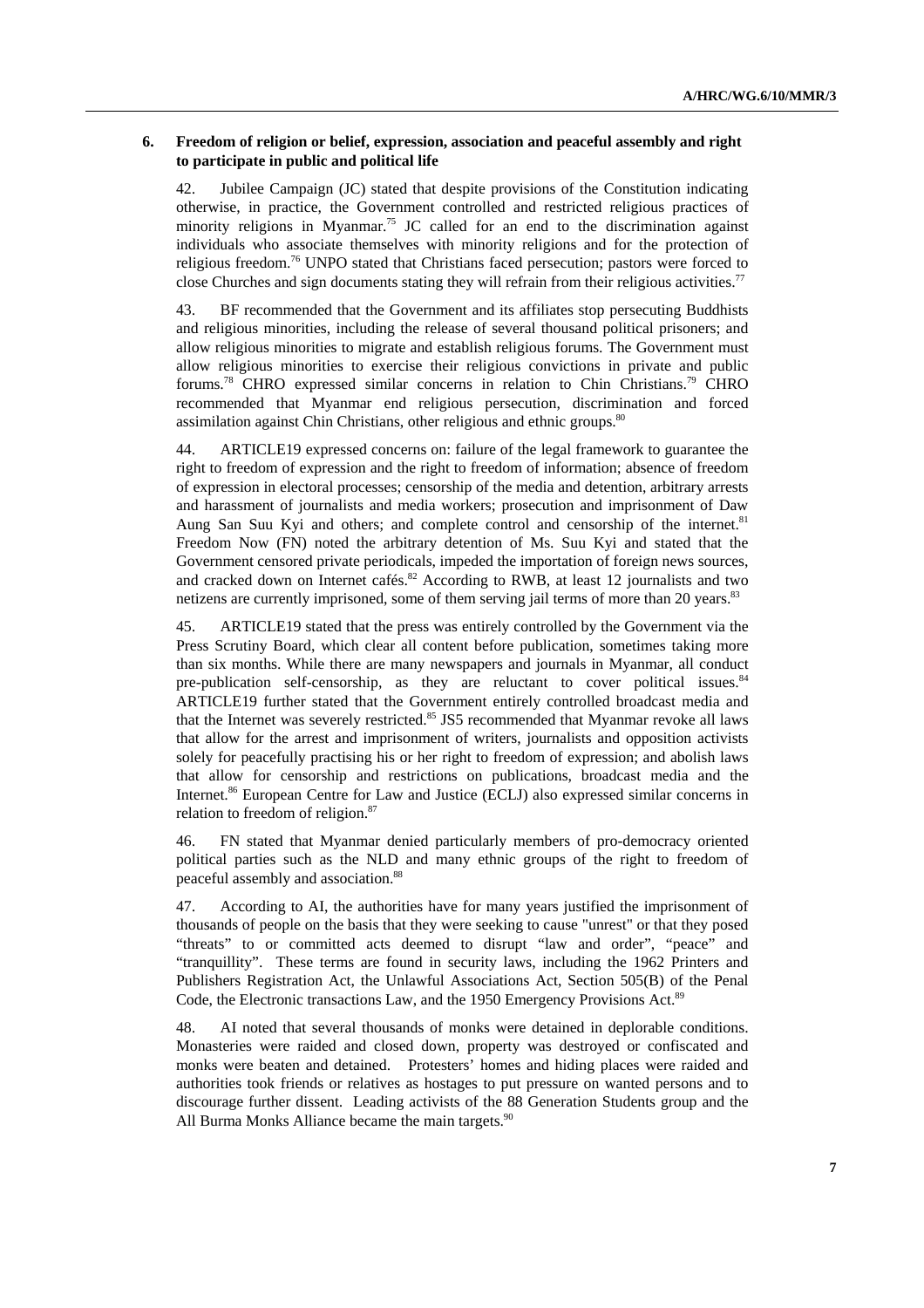49. According to ACFID, bloggers and journalists have been arrested under the Electronic Transactions Law 2004 and nongovernment media providers are routinely censored.91 ACFID recommended that Myanmar protect the ability of media providers to provide information that is not subject to censoring and repeal provisions which allow for criticism of government to be considered harmful to state interests.<sup>92</sup>

50. According to ACFID, there are no clear regulations for international NGOs and that the operation of trade unions is severely restricted and governed by inconsistent legislation.<sup>93</sup> ACFID recommended that Myanmar protect the independence of NGOs in law and discontinue any policies or practice, which limits the independence and effectiveness of NGOs.94

51. FN further claimed that the Government maintained tight control on the people's participation in government and rejected any notion of national reconciliation by refusing to hold elections for the past 20 years.<sup>95</sup> According to JS5, the NLD has decided to boycott the election due to stringent election laws which prevent many of its members, including NLD leader Daw Aung San Suu Kyi, from participating.<sup>96</sup> JC also noted that a new election law was passed in Myanmar in March 2010, barring any citizen who had served time in prison from running in the polls and voting in the election. In anticipation of this year's elections, the Government imprisoned political activists under the pretext of minor offenses. Therefore, approximately 2,100 political prisoners of conscience would be precluded from the election process.<sup>97</sup>

52. ERI noted that the people of Myanmar had no formal ability to participate in development decisions that affect them, nor any legal right to benefit from the income from development projects. The indigenous communities in Myanmar were not given the right of free, prior, and informed consent.<sup>98</sup>

#### **7. Right to work and to just and favourable conditions of work**

53. JS3 stated that the failure of the State to protect workers had led to substandard and dangerous working conditions. The Government failed to recognize the working conditions set forth in the 1964 Law on Fundamental Workers' Rights and the 1951 Factories Act, which provide for overtime pay and just compensation.<sup>99</sup>

54. According to JS4, while every Myanmar citizen is at risk of being subjected to forced labour, the Government has particularly targeted civilian populations in ethnic minority areas. Civilians are forced to serve as military porters, act as land-mine detectors/sweepers, and work on the construction of roads, railroads, bridges, fences, and military barracks with little or no pay.<sup>100</sup> AP, CHRO, CSW, HRW, and JS3 expressed similar concerns.<sup>101</sup>

55. HRW stated that despite Myanmar having ratified ILO Convention No. 87 on freedom of association, the Government continued to refuse to register independent trade unions in the country.<sup>102</sup>

56. ACFID recommended that Myanmar endorse and implement the UNICEF Minimum Standards for the Protection of Working Children. A code of conduct protecting working children should be developed for all employers and monitored by government Labour Law Inspectors.103

#### **8. Right to social security and to an adequate standard of living**

57. JS3 stated that the Government failed to provide people with the basic needs of survival and fails to prevent and alleviate extreme poverty. It noted reports that at least 32.7 per cent of the population lives below the poverty line. Myanmar is the only country in the region to spend more on the military than education and health combined.104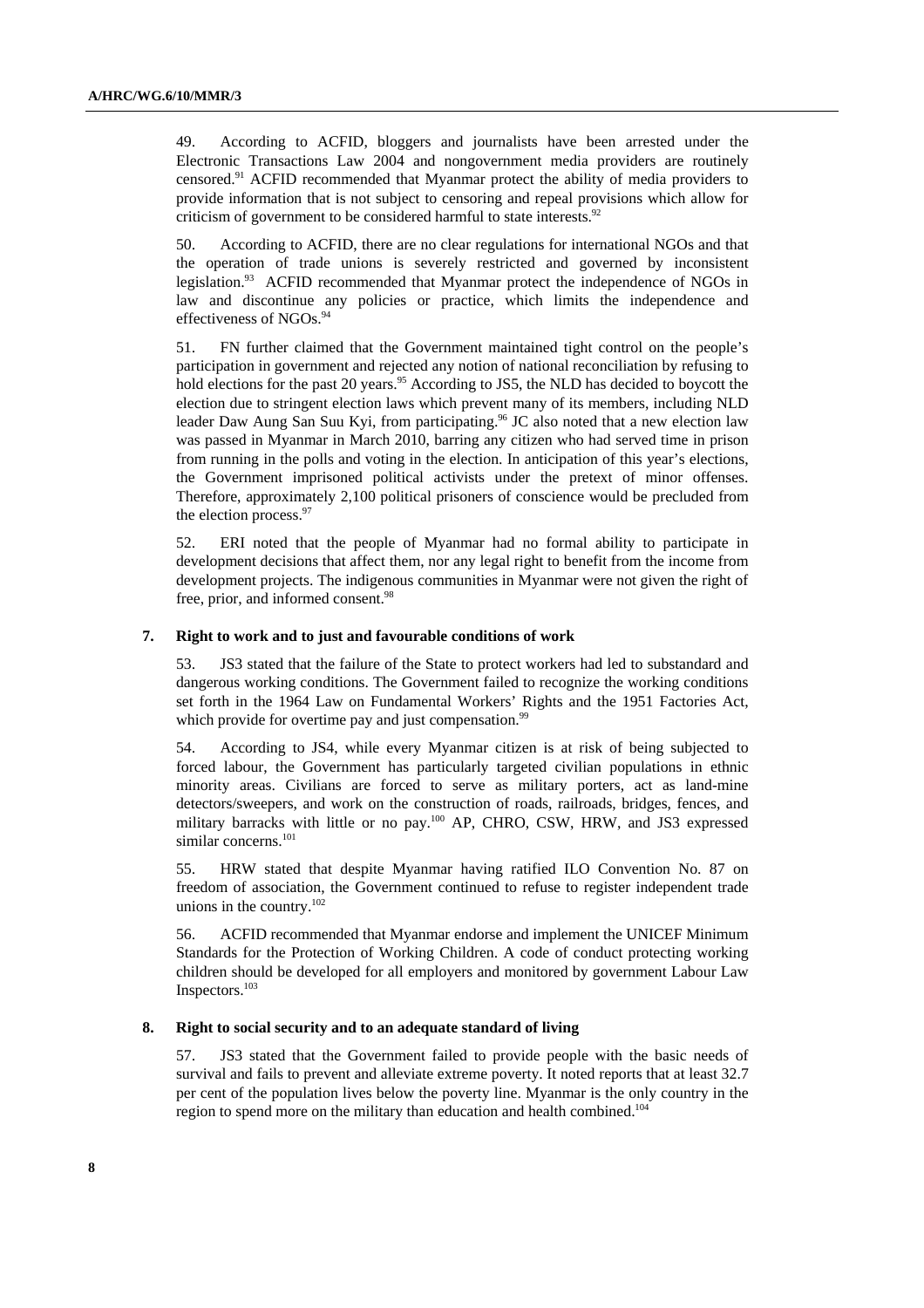58. ACFID recommended that Myanmar, through the Ministry of Health, allocate more public funds to health, especially community-based programs targeting maternal and infant nutrition.105

59. CHRO stated that one fifth of the population in the Chin State were estimated to have been affected by the food crisis with a large number of people in southern Chin State still in need of food aid.<sup>106</sup>

#### **9. Right to education and to participate in the cultural life of the community**

60. ACFID stated that public education in Myanmar was characterized by low enrolment, poor attendance, rote learning, high dropout rates and use of corporal punishment and humiliating punishment. ACFID recommended that the Ministry of Education develop and implement pilot initiatives such as free school meals, provision of uniforms, stationery and incentives for trained teachers in remote areas.<sup>107</sup>

61. JS3 stated that using ethnic language in schools and workplaces was banned. Many ethnic people such as Mon, Karen, Shan, Chin, Karenni, Arakan, and Kachin had set up their own 'national schools' in order to preserve their language and culture through informal education. These schools were constantly disrupted by local authorities.<sup>108</sup> JS1 claimed that the Government imposed restrictions that prohibit ethnic languages being taught in public schools, even as a second language and had denied ethnic communities permission to hold cultural celebrations.<sup>109</sup>

62. According to JC, Rohingya Muslims in Rakhine State are not eligible for government-issued National Registration Cards (NRCs), which denies them access to education in state-run schools. $110$ 

## **10. Minorities and indigenous peoples**

63. CSW stated that non-Buddhist minorities faced serious restrictions, discrimination and persecution. Christians, particularly among the Chin, Kachin, Karen and Karenni, sometimes faced physical persecution with religious symbols torn down and replaced with Buddhist signs.<sup>111</sup>

64. AP claimed that as a direct outcome of their lack of legal status, the Rohingya were subject to severe restrictions of movement and banned from employment in the civil service, including the education and health sectors. In addition, Rohingyas in North Rakhine State were the only group required to obtain official authorisation to marry and to sign a declaration limiting pregnancy to two children. $112$ 

65. JS3 noted that the Government had appropriated resource-rich land traditionally belonging to the ethnic communities.113 CHRO recommended that Myanmar amend the 2008 Constitution to recognize indigenous peoples and their collective rights; cooperate with the United Nations County Team to ensure that all infrastructure and development projects are developed and implemented according to the 2008 UNDG Guidelines on Indigenous Peoples' Issues.<sup>114</sup>

66. UNPO also stated that the Chin, Karenni, Mon and Nagalim were struggling to preserve their traditional languages, practice their customs and celebrate their traditions.115

#### **11. Migrants, refugees and asylum seekers**

67. HRW claimed that one result of the nearly six-decades-long civil war and continued militarization of border regions in Myanmar had been major flows of refugees in neighbouring countries. Routine abuses and lack of livelihoods also compelled millions of Myanmar citizens to leave the country and work in neighbouring countries.<sup>116</sup>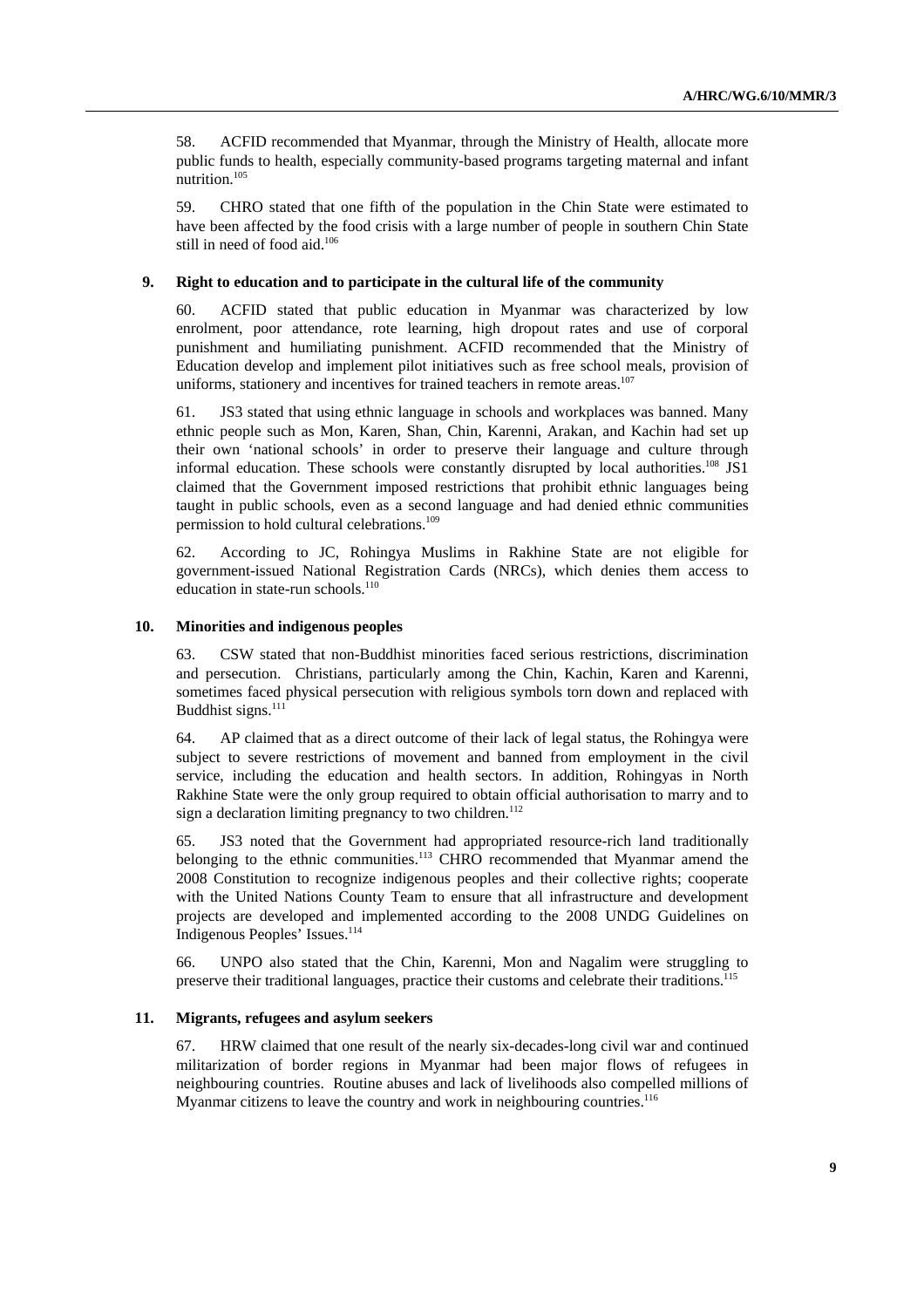#### **12. Internally displaced persons**

68. ACFID noted that safety and livelihood of civilians in Myanmar's eastern states was dire with continuing displacement. Over 130,000 people continued to live in refugee camps along the country's eastern borders and over 500,000 were internally displaced, at risk of ongoing systemic abuse and without adequate standards of living.117 Similarly, JS4 stated that the Government did not recognize the existence of internally displaced persons (IDPs) and the authorities had consistently refused to grant international aid organizations access to IDP in conflict areas. Displaced persons faced a heightened vulnerability to disease and ill-health, violence, trafficking, forced labour, and reduced access to health services, education, and employment.<sup>118</sup>

69. JS3 also noted that in the wake of Cyclone Nargis, the Government not only had failed to mobilize resources to provide the majority of the Irrawaddy Delta people food or potable water, but also allowed and potentially participated in the diversion and misappropriation of food and aid supplies for the profit of village heads, other authorities and local businesses.<sup>119</sup>

70. Moreover, according to JS4, exploitation of natural resources and the implementation of hydro-power projects have also contributed to the forced displacement of civilians in ethnic areas. Dam projects have already displaced tens of thousands villagers in Myanmar's Kachin, Shan, Karenni, and Karen States. In most cases, displaced villagers have received little or no compensation.<sup>120</sup>

71. While noting that humanitarian access to the communities most in need of assistance is very limited, and difficulties of NGOs accessing displaced populations in south-east regions of the country, ACFID recommended that Myanmar enable NGOs to assist displaced populations.<sup>121</sup> HRW also expressed concerns on restrictions on access by humanitarian organizations to vulnerable populations.<sup>122</sup>

#### **13. Situation in or in relation to specific regions or territories**

72. HRW noted that serious human rights violations continued in conflict zones in eastern Myanmar and parts of western Myanmar, including extrajudicial executions, sexual violence against women and girls, forced displacement and torture. Civilians in conflict areas faced abuses by government and non-state armed groups.<sup>123</sup> Karen Human Rights Group (KHRG) recommended that Myanmar halt the targeting of civilians, forced relocation and the destruction of civilian settlements, agricultural land and food supplies. KHRG further recommended halting the arbitrary arrest, detention, torture and summary execution of civilians, halting the curfews and movement restrictions, including restrictions on access to humanitarian materials, such as food and medicine.<sup>124</sup> CSW urged Myanmar to provide necessary access for international human rights monitors and humanitarian organizations throughout its territory in line with its human rights obligations.<sup>125</sup>

73. According to CHRO, Chin State in Myanmar is one of the most underdeveloped and isolated regions with little road infrastructure, communication systems, healthcare facilities, electricity or running water. 40 per cent are without adequate food sources and malnutrition and child mortality rates are among the highest in the country.126 CHRO further noted that since 1998, rapid militarization in Chin State, combined with widespread ethnic and religious discrimination, had resulted in a litany of human rights violations perpetrated by the army.<sup>127</sup>

74. ACFID stated that recruitment of child soldiers by the Army and ethnic forces continued to be routine.<sup>128</sup> JS4 recommended that Myanmar release immediately all children present in its military ranks and criminally prosecute those responsible for their recruitment.129 ICTJ also noted that the Myanmar armed forces constituted the only army in Asia to continue recruiting child soldiers.<sup>130</sup>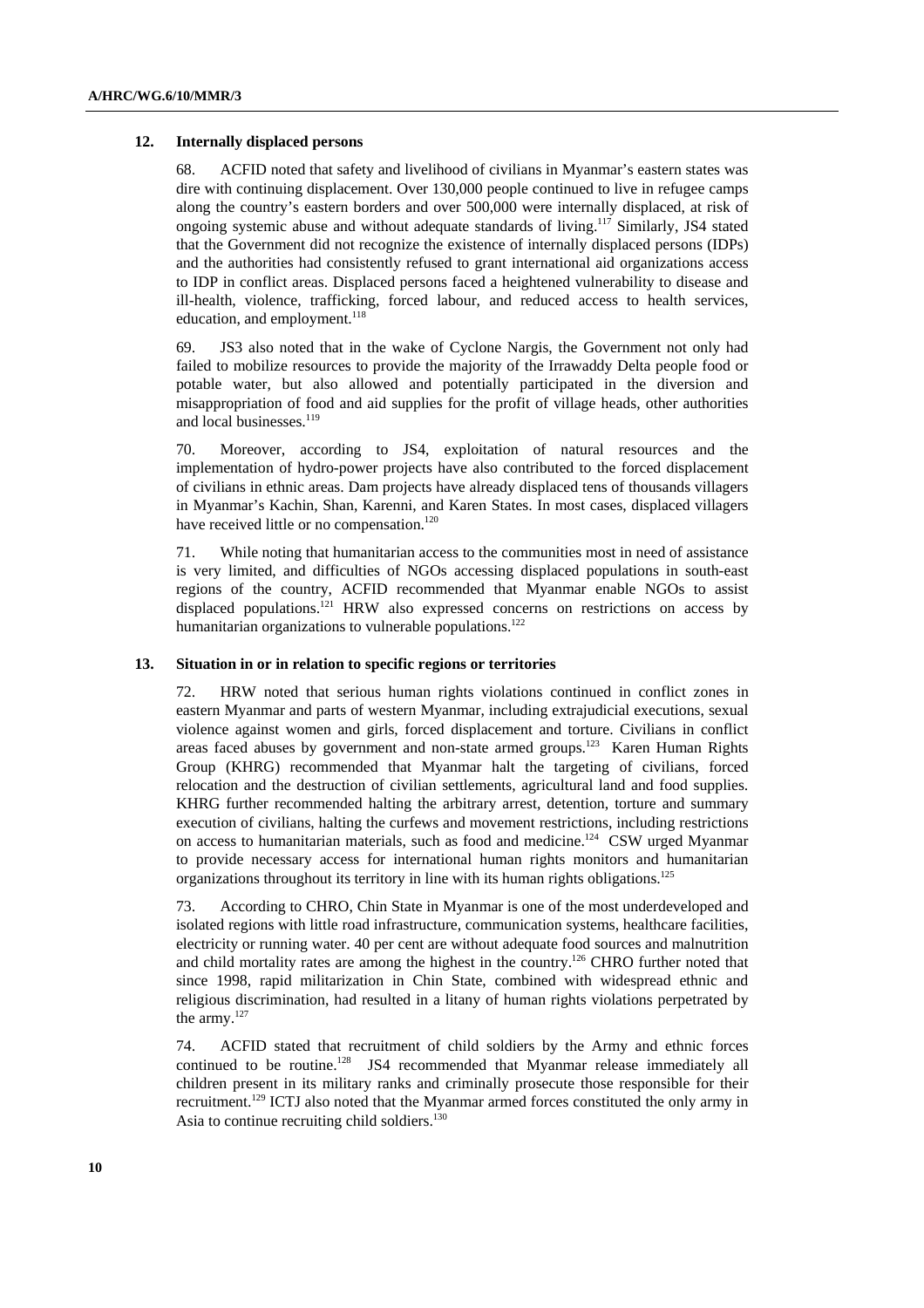75. International Campaign to Ban Landmines (ICBL) recommended that the authorities in Myanmar order an immediate halt to the use of antipersonnel mines by the armed forces and proxies under its control; order an immediate halt to the use of forced labour by the armed forces and proxies under its control, particularly for the purposes of mine clearance and portering in mined areas; and accede to the Mine Ban Treaty.<sup>131</sup>

## **III. Achievements, best practices, challenges and constraints**

76. ACFID noted NGO reports that children's rights are, after many years of advocacy, an accepted concept in some government departments. Government officials have received training on child rights. Trafficking is also now an accepted issue and the Government participates in regional efforts such as the Coordinated Mekong Ministerial Initiative Against Trafficking (COMMIT).<sup>132</sup>

77. ALRC stated that two major obstacles to the implementation of human rights were the political perception that the rule of law is an executive function, and the profound level of corruption throughout the entire State apparatus.<sup>133</sup>

## **IV. Key national priorities, initiatives and commitments**

N/A

## **V. Capacity-building and technical assistance**

78. According to ACFID, Myanmar has committed itself to the elimination of forced labour and to cooperate with the ILO for this purpose.<sup>134</sup> CHRO recommended that Myanmar fully cooperate with the ILO to end the practice of forced labour: by reproducing leaflets about the individual complaints mechanism against forced labour in ethnic Chin languages; distributing them throughout Chin State; and holding awareness-raising seminars about such a complaint mechanism.<sup>135</sup> ICTJ expressed concerns that attacks in the press were used on people or organizations involved in the forced labour complaints mechanisms of the ILO.<sup>136</sup>

79. JS3 recommended that Myanmar seek technical assistance from the UN to reform the judiciary, to establish fair and accessible judicial remedies to prevent forced evictions and land confiscation, resolve land disputes, and provide restitution and return rights.<sup>137</sup> JS3 further recommended that Myanmar seek technical assistance from the UN.<sup>138</sup>

#### *Notes*

| <sup>1</sup> The stakeholders listed below have contributed information for this summary; the full texts of all |
|-----------------------------------------------------------------------------------------------------------------|
| original submissions are available at: www.ohchr.org.                                                           |
| Civil society                                                                                                   |

| ,,,,,,,,,,,      |                                                                         |
|------------------|-------------------------------------------------------------------------|
| AAPP             | The Assistance Association for Political Prisoners, Mae Sot, Thailand   |
| ACFID            | The Australian Council for International Development, Deakin, Australia |
| ΑI               | Amnesty International <sup>*</sup> , London (UK)                        |
| ALRC             | Asian Legal Resource Centre <sup>*</sup> , Hong Kong (China)            |
| <b>ARTICLE19</b> | ARTICLE $19^*$ , London (UK)                                            |
| ВF               | The Becket Fund <sup>*</sup> , Washington D.C. (USA)                    |
| CHRO             | Chin Human Rights Organization, Nepean, Ontario (Canada)                |
| <b>CSW</b>       | Christian Solidarity Worldwide, Surrey (UK)                             |
| ECLJ             | European Centre for Law and Justice, Strasbourg, France                 |
|                  |                                                                         |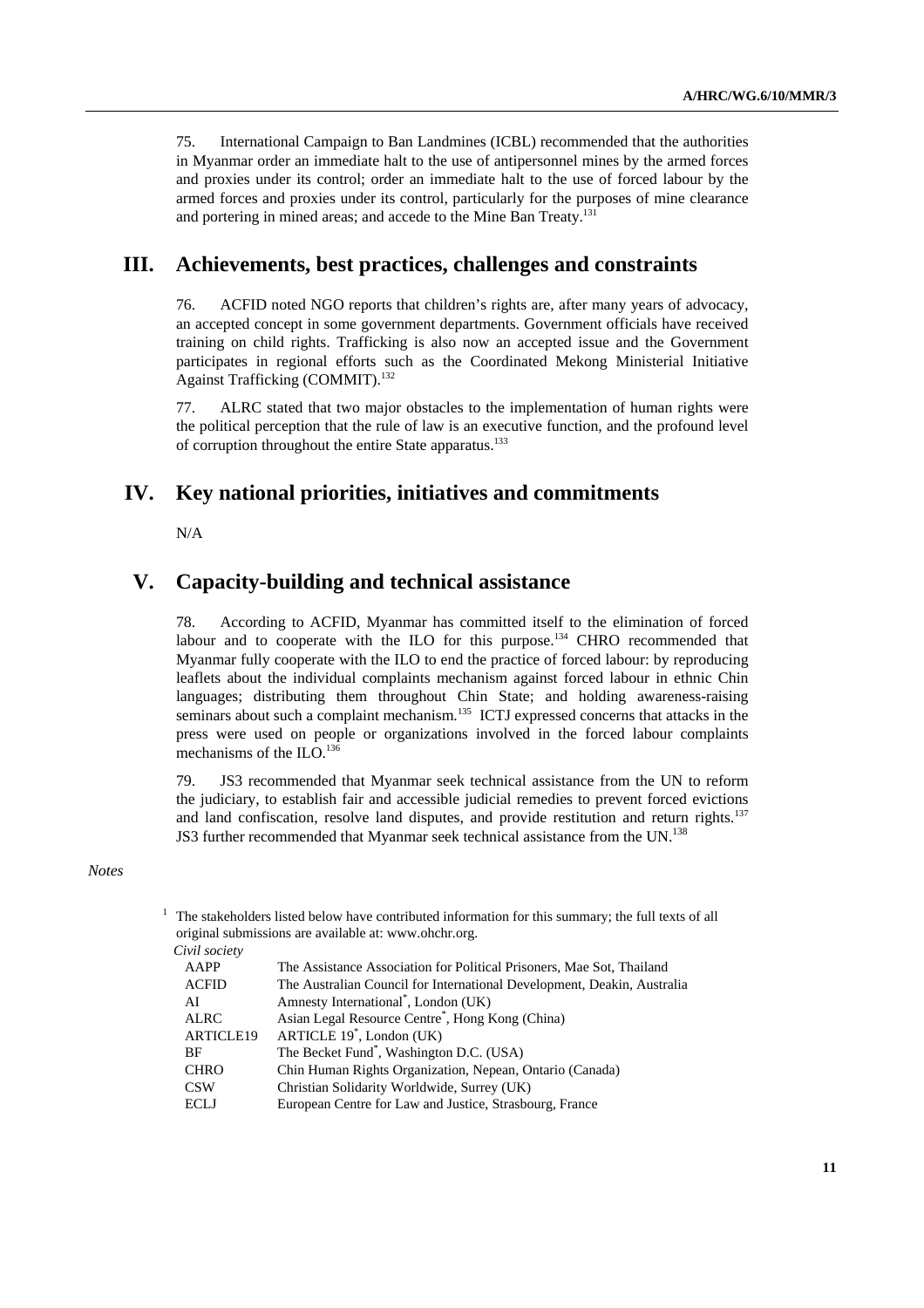|                | ERI                                 | Earthrights International,                                                                                                                                                                                                                                                                                                                                                                                                                                                                                                                                                                                                    |  |  |
|----------------|-------------------------------------|-------------------------------------------------------------------------------------------------------------------------------------------------------------------------------------------------------------------------------------------------------------------------------------------------------------------------------------------------------------------------------------------------------------------------------------------------------------------------------------------------------------------------------------------------------------------------------------------------------------------------------|--|--|
|                | FN                                  | Freedom Now, Washington D.C. (USA)                                                                                                                                                                                                                                                                                                                                                                                                                                                                                                                                                                                            |  |  |
|                | <b>HRW</b>                          | Human Rights Watch <sup>*</sup> , New York (USA)                                                                                                                                                                                                                                                                                                                                                                                                                                                                                                                                                                              |  |  |
|                | <b>ICBL</b>                         | International Campaign to Ban Landmines <sup>*</sup> , Geneva (Switzerland)                                                                                                                                                                                                                                                                                                                                                                                                                                                                                                                                                   |  |  |
|                | $\mbox{ICTJ}$                       | International Center for Transitional Justice®, New York (USA)                                                                                                                                                                                                                                                                                                                                                                                                                                                                                                                                                                |  |  |
|                | <b>INDIG</b>                        | INDIG, Hawaii, (USA)                                                                                                                                                                                                                                                                                                                                                                                                                                                                                                                                                                                                          |  |  |
|                | JC                                  | Jubilee Campaign USA, Inc. , Fairfax (USA)                                                                                                                                                                                                                                                                                                                                                                                                                                                                                                                                                                                    |  |  |
|                | JS1                                 | Joint Submission submitted by: Burma Campaign Australia (a national network<br>comprising of Democracy for Burma Action Group, Australia Burma Network,<br>Canberra Network for Democracy in Burma, Burma Solidarity Group and Burma<br>Campaign Sydney); Union Aid Abroad APHEDA; Burma Economic Watch<br>(Macquarie University); Australian Karen Organisation; Burmese Rohingya<br>Community in Australia; the Burma Office (Australia); and the Australian Council<br>of Trade Unions.                                                                                                                                    |  |  |
|                | JS <sub>2</sub>                     | Joint Submission submitted by: ARC International, ILGA, and ILGA-Europe®                                                                                                                                                                                                                                                                                                                                                                                                                                                                                                                                                      |  |  |
|                | JS3                                 | Joint Submission submitted by: Assistance Association for Political Prisoners<br>Burma (AAPP-B), Arakan Rivers Network (ARN), Burma Fund UN Office, Burma<br>Lawyers' Council (BLC), Chin Human Rights Organization (CHRO), Emergency<br>Act Team vs Backpack Health Worker Team, Federation of Trade Unions Burma<br>(FTUB), Foundation for Education and Development (FED), Human Rights<br>Education Institute of Burma (HREIB), Human Rights Foundation of Mon Land<br>(HURFOM), Kachin Women's Organization Thailand (KWAT), Kaladan Press<br>(Bangladesh), Shwe Gas Movement, and Women and Child Rights Project (WCRP) |  |  |
|                | JS4                                 | Joint Submission submitted by: International Federation for Human Rights (fidh)                                                                                                                                                                                                                                                                                                                                                                                                                                                                                                                                               |  |  |
|                | JS5                                 | and the Alternative Asean Network on Burma (ALTSEAN-Burma)<br>Joint Submission submitted by: International PEN (IPEN) <sup>*</sup> , London (UK) and<br>Index on Censorship, London (UK).                                                                                                                                                                                                                                                                                                                                                                                                                                     |  |  |
|                | <b>KHRG</b>                         | Karen Human Rights Group, Myanmar                                                                                                                                                                                                                                                                                                                                                                                                                                                                                                                                                                                             |  |  |
|                | <b>RWB</b>                          | Reporters Without Borders <sup>*</sup> , Paris (France)                                                                                                                                                                                                                                                                                                                                                                                                                                                                                                                                                                       |  |  |
|                | <b>UNPO</b>                         | Unrepresented Nations and People's Organization, The Hague (The Netherlands).                                                                                                                                                                                                                                                                                                                                                                                                                                                                                                                                                 |  |  |
| $\overline{c}$ | ACFID, paras. 2 and 4.              |                                                                                                                                                                                                                                                                                                                                                                                                                                                                                                                                                                                                                               |  |  |
| 3              | AAPP, p. 3.                         |                                                                                                                                                                                                                                                                                                                                                                                                                                                                                                                                                                                                                               |  |  |
| 4              | UNPO, p. 5.                         |                                                                                                                                                                                                                                                                                                                                                                                                                                                                                                                                                                                                                               |  |  |
|                | $5$ HRW, p. 6.                      |                                                                                                                                                                                                                                                                                                                                                                                                                                                                                                                                                                                                                               |  |  |
| 6              | CSW, para. 6.                       |                                                                                                                                                                                                                                                                                                                                                                                                                                                                                                                                                                                                                               |  |  |
| 7              |                                     | ERI, paras. 2–3, and 11–14. See also JS3, p. 4.                                                                                                                                                                                                                                                                                                                                                                                                                                                                                                                                                                               |  |  |
|                | $8$ UNPO, p. 1.                     |                                                                                                                                                                                                                                                                                                                                                                                                                                                                                                                                                                                                                               |  |  |
| 9              |                                     | AI, p. 1. See also ALRC, para. 10, JS4 para. 2, and ARTICLE 19, para. 5.                                                                                                                                                                                                                                                                                                                                                                                                                                                                                                                                                      |  |  |
| 10             | JS3, p. 4.                          |                                                                                                                                                                                                                                                                                                                                                                                                                                                                                                                                                                                                                               |  |  |
| 11             | JS4, para. 3.                       |                                                                                                                                                                                                                                                                                                                                                                                                                                                                                                                                                                                                                               |  |  |
|                | $12$ HRW, p. 2.                     |                                                                                                                                                                                                                                                                                                                                                                                                                                                                                                                                                                                                                               |  |  |
| 13             |                                     | ALRC, paras. 7 and 9. See also ARTICLE 19, para. 4, ERI, para. 4, and JS1, paras. 2-3.                                                                                                                                                                                                                                                                                                                                                                                                                                                                                                                                        |  |  |
| 14             | AAPP, p. 2.                         |                                                                                                                                                                                                                                                                                                                                                                                                                                                                                                                                                                                                                               |  |  |
| 15             | AI, pp. 1-2. See also RWB, p. 3.    |                                                                                                                                                                                                                                                                                                                                                                                                                                                                                                                                                                                                                               |  |  |
| 16             | HRW, pp. 2 and 5.                   |                                                                                                                                                                                                                                                                                                                                                                                                                                                                                                                                                                                                                               |  |  |
| 17             | RWB, p. 4.                          |                                                                                                                                                                                                                                                                                                                                                                                                                                                                                                                                                                                                                               |  |  |
| 18             |                                     | ACFID, para. 30. See also JS3, p. 9.                                                                                                                                                                                                                                                                                                                                                                                                                                                                                                                                                                                          |  |  |
| 19             | ACFID, paras. 10 and 12.            |                                                                                                                                                                                                                                                                                                                                                                                                                                                                                                                                                                                                                               |  |  |
| 20             | JS3, p. 1.                          |                                                                                                                                                                                                                                                                                                                                                                                                                                                                                                                                                                                                                               |  |  |
| 21             | HRW, p. 3.                          |                                                                                                                                                                                                                                                                                                                                                                                                                                                                                                                                                                                                                               |  |  |
| 22             | JS1, para. 14.                      |                                                                                                                                                                                                                                                                                                                                                                                                                                                                                                                                                                                                                               |  |  |
| 23             |                                     | ACFID, para. 26. See also JS4, para. 15, CHRO, paras. 14-15, HRW, p. 4.                                                                                                                                                                                                                                                                                                                                                                                                                                                                                                                                                       |  |  |
| 24             | ACFID, para. 27.                    |                                                                                                                                                                                                                                                                                                                                                                                                                                                                                                                                                                                                                               |  |  |
| 25<br>26       | ACFID, para. 15.                    |                                                                                                                                                                                                                                                                                                                                                                                                                                                                                                                                                                                                                               |  |  |
| 27             | ACFID, para. 19.<br>INDIG, para. 3. |                                                                                                                                                                                                                                                                                                                                                                                                                                                                                                                                                                                                                               |  |  |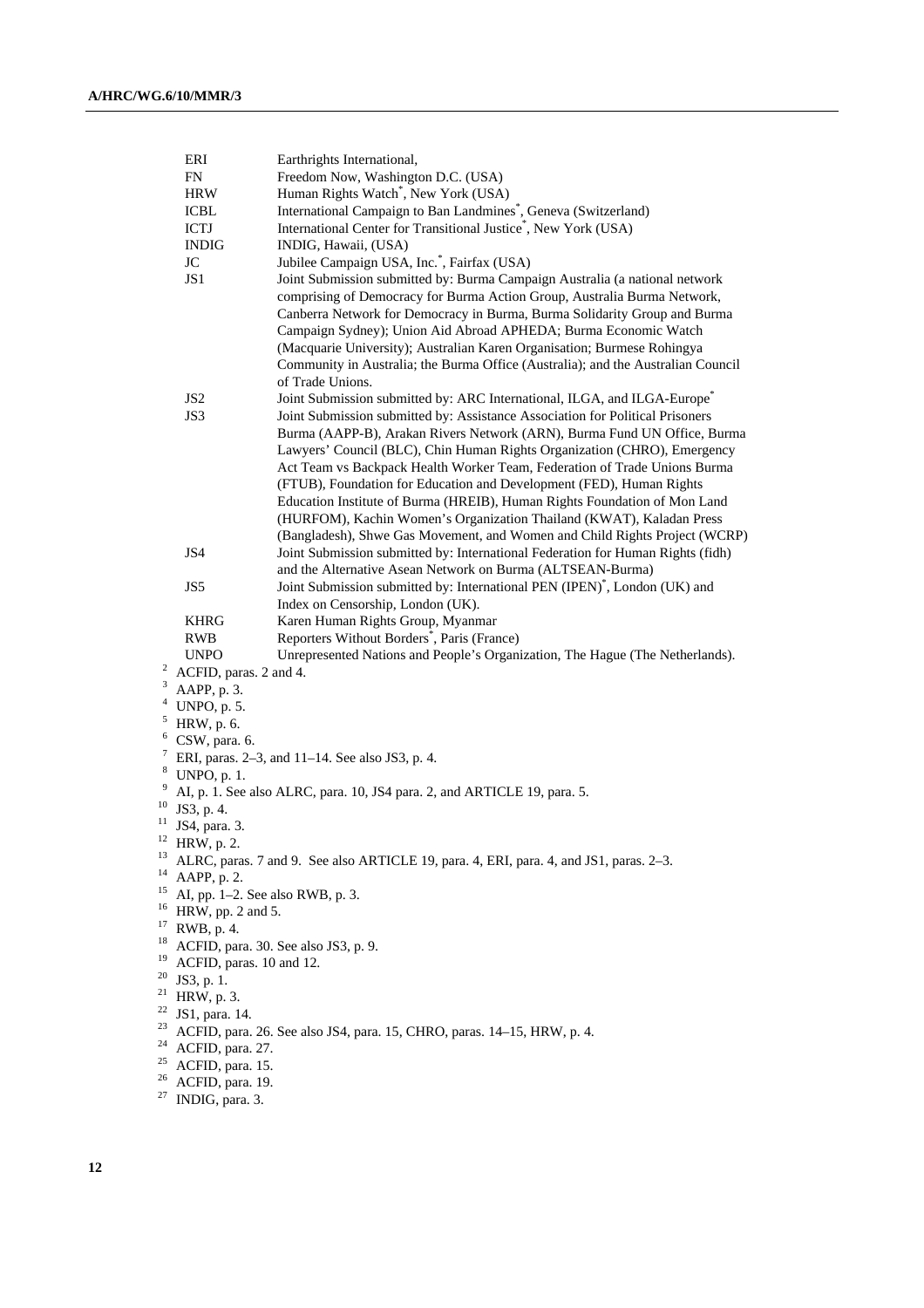- 28 JS3, p. 5.
- $29$  ECLJ, p. 4.
- 30 HRW, p. 6.
- 31 BF, para. 4.3.
- $32$  AI, p. 3.
- $33$  AI, p. 3. See also ICTJ, para. 3.
- $34$  AAPP, p. 3.
- 35 AAPP, p. 4.
- 36 CHRO, paras. 7–8.
- $37$  AAPP, p. 4. See also CSW, paras. 21–23.
- 38 JS5, p. 3.
- $39$  CSW, para. 23. See also JS5, p. 4.
- $40$  FN, p. 5. See also JC, p. 5.
- 41 AI, pp. 3–4.
- $42$  AI, p. 3. See also ALRC, para. 12.
- $43$  AAPP, p. 5.
- <sup>44</sup> AAPP, p. 2. See also CHRO, paras. 9–10, CSW, paras. 16–20, HRW, p. 1.<br><sup>45</sup> AAPP, p. 3.
- 
- 46 AAPP, p. 3.
- $^{47}$  AAPP, pp. 5–6. See also AI, p. 4.
- 48 AAPP, p. 6.
- $49$  CHRO, paras. 7–8.
- 50 HRW, pp. 3–4.
- 51 ACFID, para. 24, JS3, p. 2.
- 52 JS4, para. 29.
- <sup>53</sup> INDIG, para. 2.
- 54 CSW, para. 12. See also JC, p. 4.
- 55 ICTJ, para. 13.
- 56 ACFID, para. 40.
- 57 HRW, p. 1.
- 58 CHRO, para. 4.
- 59 ICTJ, p. 1.
- 60 ICTJ, para. 7.
- 61 ALRC, para. 13.
- $62$  JC, para. 4.
- $63$  ARTICLE 19, para. 7. See also HRW, p. 3.
- 64 ICTJ, para. 11, JS3, p. 3.
- <sup>65</sup> AAPP, p. 4. See also AP, paras. 17–18, and ARTICLE19, paras. 14–15, FN, para. 6. <sup>66</sup> FN, para. 13.
- 
- 67 ACFID, para. 34.
- 68 AAPP, p. 5.
- 69 AP, paras. 19–20.
- 70 ACFID, para. 44.
- $71$  ACFID, para. 46.
- $72$  JS2, pp. 1-2.
- 73 JS1, para. 4.
- 
- 74 AP, para. 16. See also JS1, para. 5.
- 75 JC, para. 1.
- 76 JC, para. 8.
- 77 UNPO, p. 4.
- 78 BF, paras. 4.1–4.2.
- 79 CHRO, paras. 16–18.
- 80 CHRO, para. 26.
- 81 ARTICLE 19, para. 2.
- $82$  FN, para. 6. See also RWB, pp. 1–3.
- 83 RWB, p. 1.